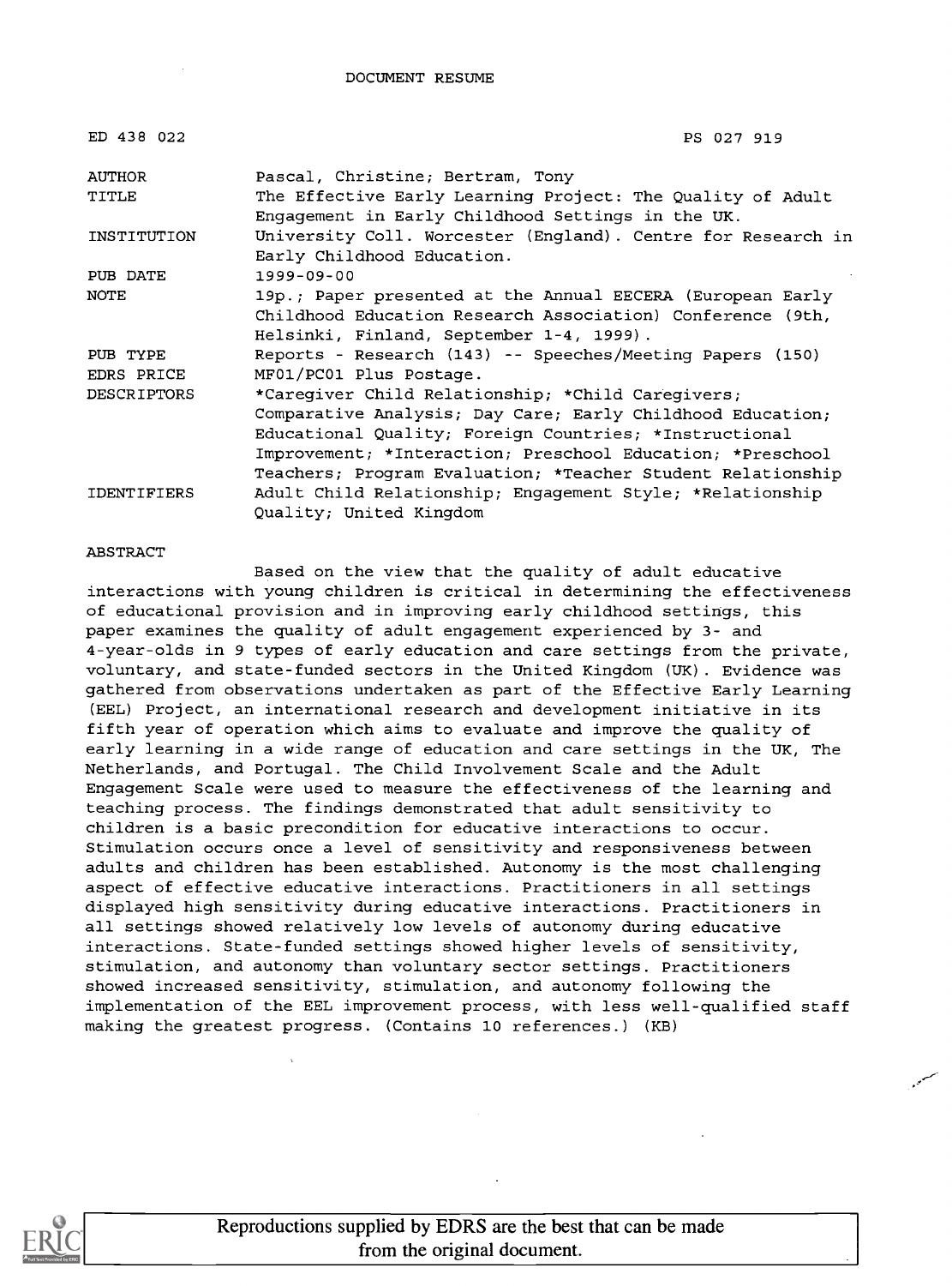

## CHILDHOOD SETTINGS IN THE UK PROFESSOR CHRISTINE PASCAL AND DR TONY BERTRAM

PAPER PRESENTED AT 9TH EECERA CONFERENCE: HELSINKI, FINLAND. 1ST - 4TH SEPTEMEBER 1999





FR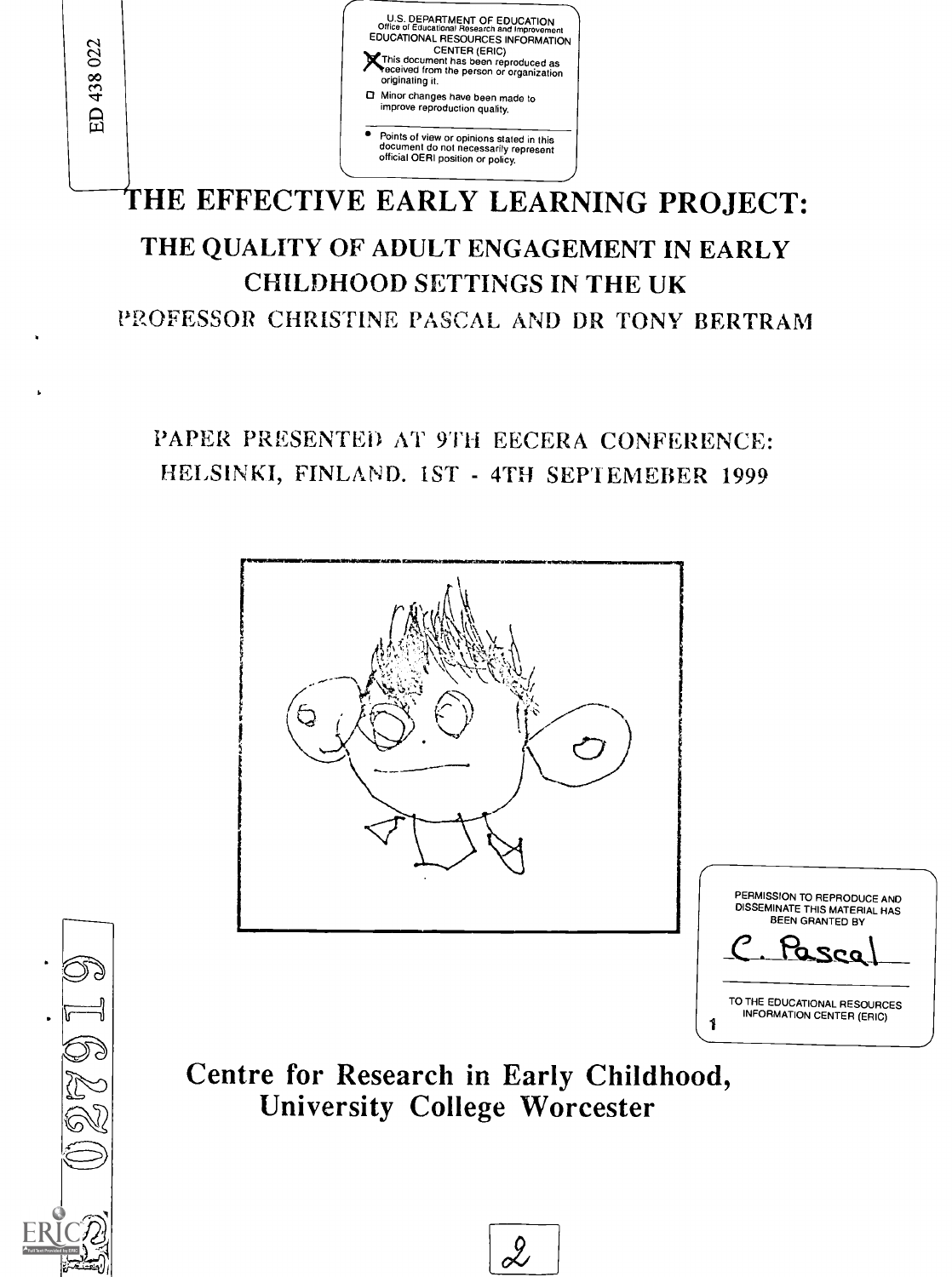## THE EFFECTIVE EARLY LEARNING PROJECT: THE QUALITY OF ADULT ENGAGEMENT IN EARLY CHILDHOOD SETTINGS IN THE UK

## Professor Christine Pascal and Dr Tony Bertram

## 1. INTRODUCTION

This paper provides emerging evidence on the quality of 'adult engagement' experienced by three and four year old children in a range of early education and care settings in the UK. The evidence was gathered and analysed from observations undertaken as part of the Effective Early Learning (EEL) Project. An assessment of the quality of adult educative interactions forms a central part of the EEL Project evaluative methodology. This key process variable in children's learning is viewed as critical in determing the effectiveness of educational provision and in informing the improvement process in early childhood settings. As such, the results of the adult practitioner observations provide illuminative evidence of the quality of young children's learning experiences. These findings have a particular relevance given the current debate about the quality of teaching and learning in early childhood settings in the UK. It also provides interesting data for a comparative analysis of the UK results and those in Portugal and The Netherlands.

## 2. WHAT IS THE EFFECTIVE EARLY LEARNING PROJECT?

The EEL Project (Pascal and Bertram 1997), is an international research and development initiative which aims to evaluate and improve the quality of early learning in a wide range of education and care settings throughout the UK, The Netherlands and Portugal (Pascal et al 1997, 1998). The work of the Project has been largely funded by a partnership between The Esmée Fairbairn Charitable Trust, University College Worcester and local authority providers of education and care. The Project is now in its fifth year of operation.

The EEL Project arose out of the growing recognition that the early years of a child's life are the most critical learning years and will have a long term effect on subsequent achievement and progress (Sylva and Wiltshire 1993, Ball 1994, Schweinhart and Weikart 1997). It also followed the growing awareness that many education and care contexts were not providing the

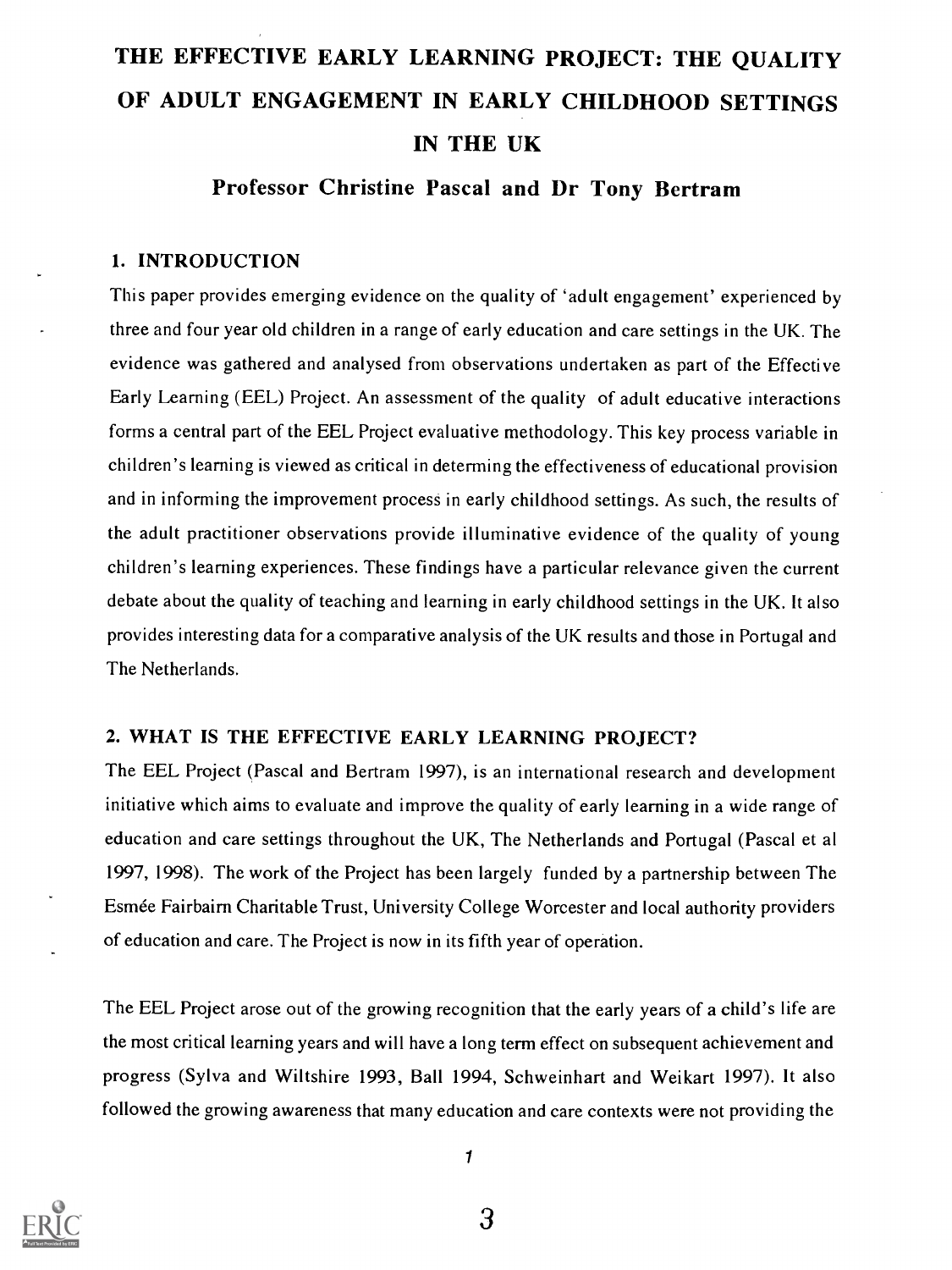quality early learning experiences that research has shown are essential to long term success (Audit Commission 1996, OFSTED, 1998). The inadequacy of early learning experiences for many groups of young children growing up across the UK was felt to be a major contributor to their later lack of achievement within the school system and beyond (Ball 1994). The Project therefore aimed to develop a cost effective and efficient strategy for enhancing the quality of early learning experiences for young children in education and care settings from the private, voluntary and public sectors.

The Effective Early Learning Research Project began work in May 1993 and grew out of the urgent need for procedures to facilitate quality evaluation and improvement in the diverse range of settings in which under fives are being educated in the UK. It also responded to the lack of a substantial empirical data base on the quality and effectiveness of early learning offered in these settings. In its early stages the research focused particularly on provision for 3 and 4 year olds, as these children are currently in a wider range of provision than any other age group, but its methods and principles are applicable to teaching and learning at any age. The Project is operating throughout the UK and is being carried out by a team of practitioner researchers, directed by Professor Christine Pascal and Dr Tony Bertram, based at the Centre for Research in Early Childhood at Worcester College of Higher Education in the UK.

The key aims of the Project are:

1. To develop a cost-effective strategy to evaluate and improve the quality and effectiveness of early learning available to young children in a wide range of education and care settings across England, Wales, Scotland and Northern Ireland.

2. To evaluate and compare rigorously and systematically the quality of early learning provided in the diverse range of early childhood education and care settings which characterise provision in the UK.

The Project provides a clear and targeted strategy for change and improvement which builds upon the existing range of provision for young children and attempts to extend the skills and expertise of all those who work with young children. It brings together education and care

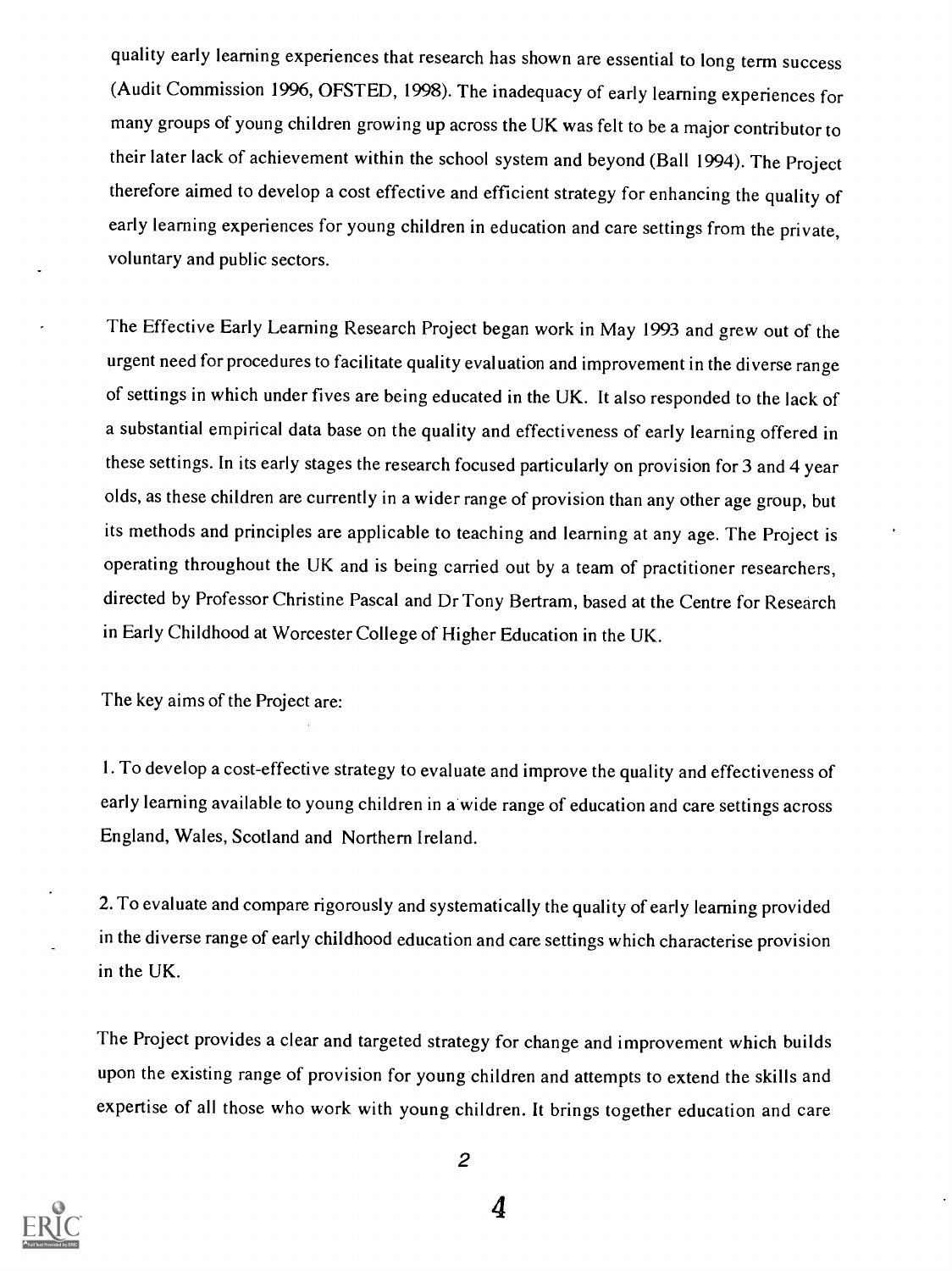provision, and includes those in the voluntary, public and private sectors. It centres round the development and application of an innovative, cost effective and manageable set of 'Quality Evaluation and Improvement' procedures which may be used for training, institutional development, monitoring and review in all early childhood settings. The development of quantitative and qualitative instruments to evaluate and compare the quality of provision in different settings is also a key feature of the Project. In short, it has developed, trialled extensively, and disseminated, a manageable and practicable system of 'externally validated evaluation and improvement' which may be used in all centre based provision for young children with an educational commitment.

The Project has at its heart two interlinked, and complementary elements; that of research and development. A main thrust of the Project's work is to develop and improve the quality and effectiveness of young children's learning. This operates through the implementation of a process of externally validated self-evaluation, which leads directly to action planning and improvement. This process of evaluation is providing a wealth of detailed qualitative and quantitative data from early childhood settings across the UK. Data on such things as training, staff ratios, curriculum, facilities, teaching styles, interactions, daily programmes, planning and assessment procedures, equal opportunities, home/school partnership and quality control procedures have been collected. This allows a comparative assessment to be made of different kinds of provision, and has also validated a set of research instruments and methods for quality monitoring and review of early childhood services. It is anticipated that the research analysis will be published later on this year.

The links between the research process and practice are clear in this Project. The Project is grounded in practice; the research being informed by, and informing, practitioners. The roles of researcher and practitioner have become interwoven in the process. All the members of the research team are practitioners by training and are able to take on this role within the settings they work. This gives them credibility within the settings and helps to break down some of the distancing and mystique which sometimes surrounds "research". Practitioners too have become participant researchers in their own settings. This ensures that the knowledge generated by the Project has a powerful and direct application to the realities of life in these early childhood settings.

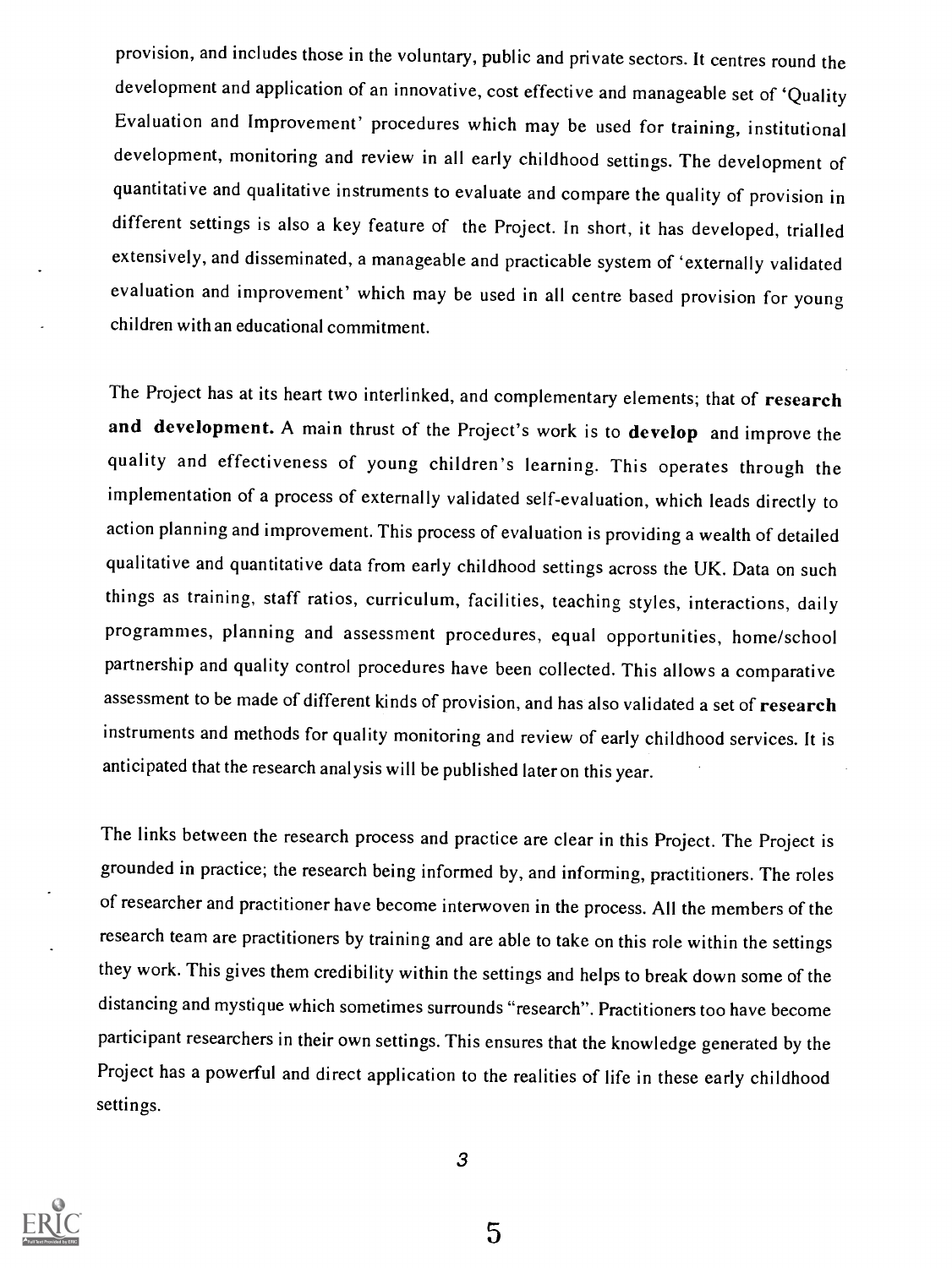#### 3. WHO IS INVOLVED IN THE EEL PROJECT?

The Effective Early Learning Project has evolved through a number of phases.

Phase 1, from 1993-1994, was a 'Developmental' period, during which members of the EEL Team worked intensively for twelve months in 13 different education and care settings, with 52 practitioners, and 390 children and families. The aim was to work in partnership with practitioners and parents to create a manageable system of quality evaluation and improvement.

Phase 2, from 1994-1995, was a period of 'Consolidation and Data Gathering', during which the EEL procedures were trialled and data gathered in 200+ different education and care settings from 9 local authorities, by 800+ practitioners, and 6,000+ children and families. The aim was to train practitioners within each of the participating settings, to work with external advisers, who would support them through the EEL process of 'Quality Evaluation and Improvement'. Data for the national research element of the Project was also collected by the trained practitioners, and validated by the external advisers.

Phase 3, from 1995-1996, was a period of 'Dissemination and Data Gathering', during which the EEL procedures were further disseminated to 500+ different education and care settings from 22 local authorities, by 2,300 practitioners and 15,000+ children and families. The aim was to continue a national training programme for practitioners from participating settings, to work with a developing group of trained external advisers, to implement the EEL `Quality Evaluation and Improvement' process across the UK. Data was also gathered by this larger cohort to complete the evidential base for the Project research strategy.

Phase 4, from 1996 on, set in motion an ongoing period of 'Dissemination and Data Analysis", during which the EEL 'Quality Evaluation and Improvement' procedures will be widely disseminated throughout the UK and beyond, through a national programme of accredited training. Currently over 50 local authorities are committed to this programme. Data from Phases 2, 3 and 4 are undergoing analysis to provide a detailed and comprehensive portrait of the quality of early learning provision for 3 and 4 year olds in the UK, and it is data from these Phases that are reported in this paper.



4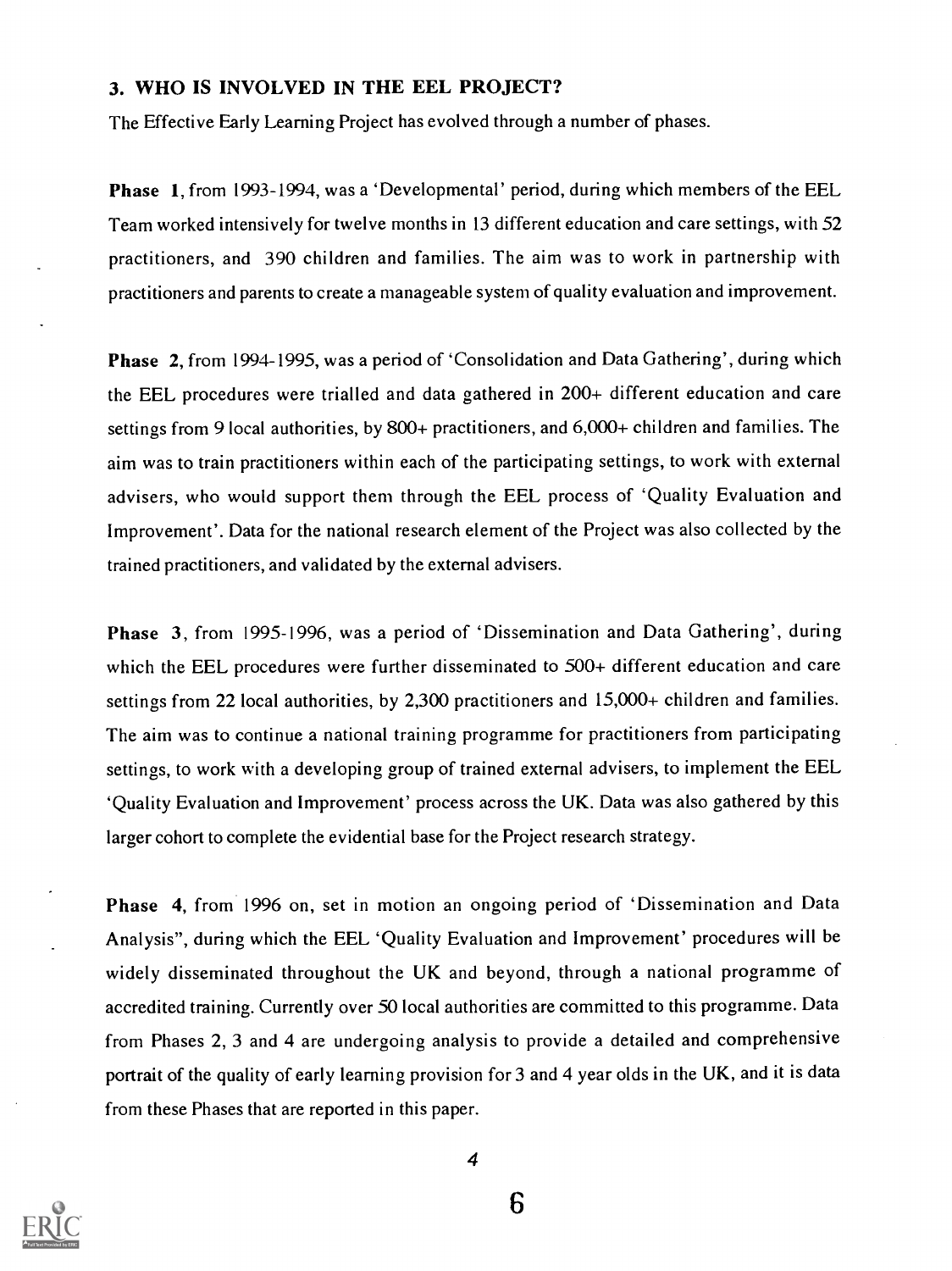The whole life of the EEL Project has been, and continues to be, developmental and collaborative. From the onset, we worked in partnership with practitioners, and during the last five years this partnership has grown and evolved, with each of the partners extending their role in the process. In particular, the practitioners in later phases of the Project have taken over responsibility for most of the evaluation and improvement process, benefiting from the support and validation of an EEL External Adviser at key points. This `groundedness' provides the EEL procedures with validity, credibility and strength. The experience of the last four years have shown that 'Quality Evaluation and Improvement' is a process well within the grasp of all those who work with young children. Those we have worked with have embraced the rigorous and critical procedures with professionalism and dedication, and an over riding commitment to improving the quality of their work with young children.

## 4. EVALUATION METHODOLOGY

#### 4.1 The Evaluation and Improvement Process

Building on the above principles of action, quality is evaluated using the EEL framework by taking the participants through a systematic and rigorous four stage process of "Evaluation and Improvement".

Stage 1: Evaluation - during which researchers and participants work together to document and evaluate the quality of early learning within the setting.

Stage 2: Action Planning - during which participants meet together to identify priorities for action and to generate an action plan to implement this.

**Stage 3: Improvement** - during which the action plan to improve the quality of provision is implemented.

Stage 4: Reflection - during which participants are encouraged to reflect upon the Evaluation and Development process and to review the impact of the action plan in the light of experience.

#### 4.1.1 The Evaluation Stage:

In the first phase of Evaluation, the team of practitioners within the setting work together with an EEL External Adviser, parents and children to scrutinise the quality of their provision. The quality of practice in relation to 10 dimensions of quality are carefully documented and

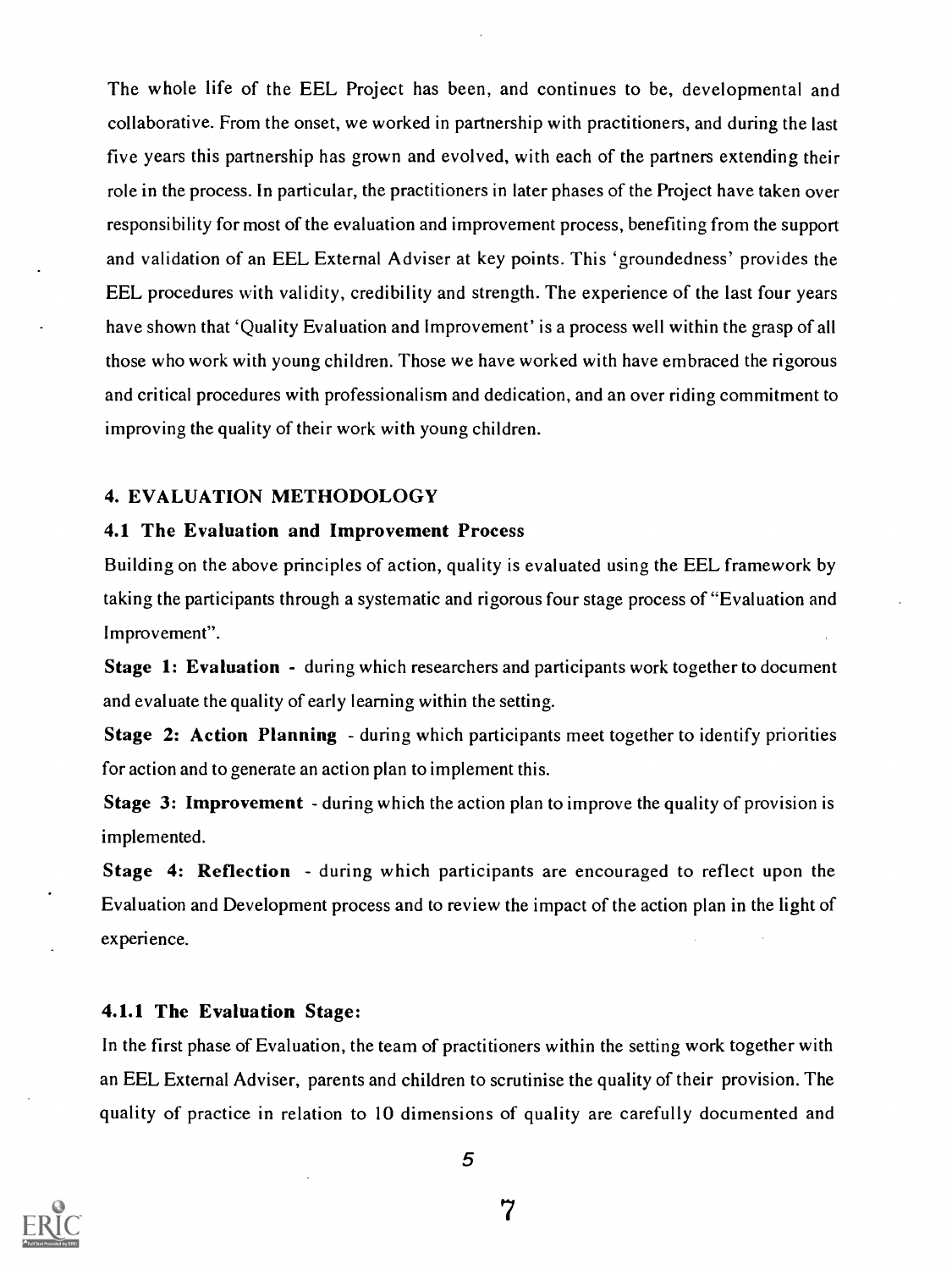evaluated using a number of research methods in which the Project participants are trained. These include detailed observations of children and adults, interviews of parents, colleagues and children, documentary analysis and a number of questionnaires. One of the key and innovatory features of this Project is that it allows a detailed, rigorous quantitative and qualitative assessment to be made of the quality of educational provision across a wide range of different early childhood settings. This process of quality assessment has been enhanced by the utilisation of two key observation techniques which measure the effectiveness of the learning and teaching processes. These two methods are:

-The Child Involvement Scale: or Leuven Involvement Scale for Young Children LISYC (Laevers 1996), which measures the level of involvement (deep level learning) of the children in the activities offered

- The Adult Engagement Scale: which measures the qualities of effective teaching demonstrated by the adult.

The social psychological underpinning of these techniques and their methodology are detailed by Laevers (1996) and Pascal and Bertram (1997). A short summary of the content and the way we have used the Adult Engagement Scale is outlined below.

The Adult Engagement Scale (Laevers 1994, Bertram 1996, Pascal et al 1998) provides a central part of the quality assessment process. This instrument is also based on a method developed by Laevers' EXE Project called the Adult Style Observation Scehdule (ASOS), but we have modified it for use in the EEL Project. This evaluative instrument provides an assessment measure of the quality of an adult's interactions with a child. The instrument is based on the notion that the style of interactions between the educator and the child is a critical factor in the effectiveness of the learning experience.The instrument identifies three core elements in a teacher's style which shapes the quality of such interactions:

SENSITIVITY: This is the sensitivity of the adult to the feelings and emotional well being of the child and includes elements of sincerity, empathy, responsiveness and affection.



 $\epsilon$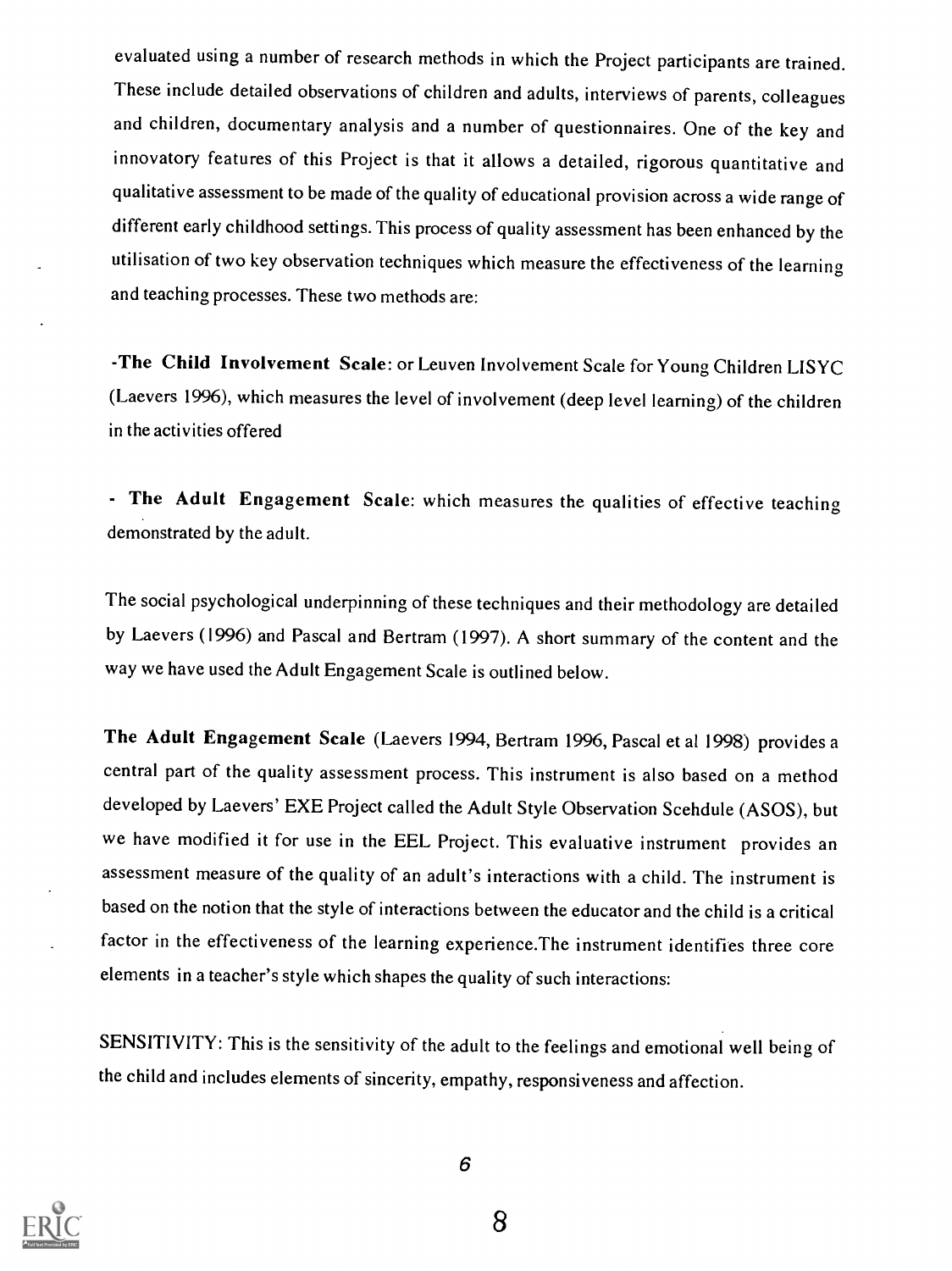STIMULATION: This is the way in which the adult intervenes in a learning process and the content of such interventions.

AUTONOMY: This is the degree of freedom which the adult gives the child to experiment, make judgments, choose activities and express ideas. It also includes how the adult handles conflict, rules and behavioural issues.

This two quantitative research method provides hard data of the effect of action on the quality of educative interaction (teaching) in each setting, as scores obtained in the Evaluation stage can be compared with scores following the Improvement stage. Interestingly, although we term this data "quantitative" the Scale is an attempt to measure "qualitative" aspects of the teaching and learning process. The results reported in this paper are based on data gained using the Adult Engagement Scale assessments.

## 5. RESEARCH SAMPLE

The Adult Engagement observations were conducted in nine different types of early childhood education and care settings drawn from 23 local authorities throughout the UK. These settings included:

## Private Sector

| 11  |
|-----|
| 23  |
|     |
| 42  |
|     |
| 91  |
| 77  |
| 33  |
| 13  |
| 16  |
| 17  |
| 323 |
|     |

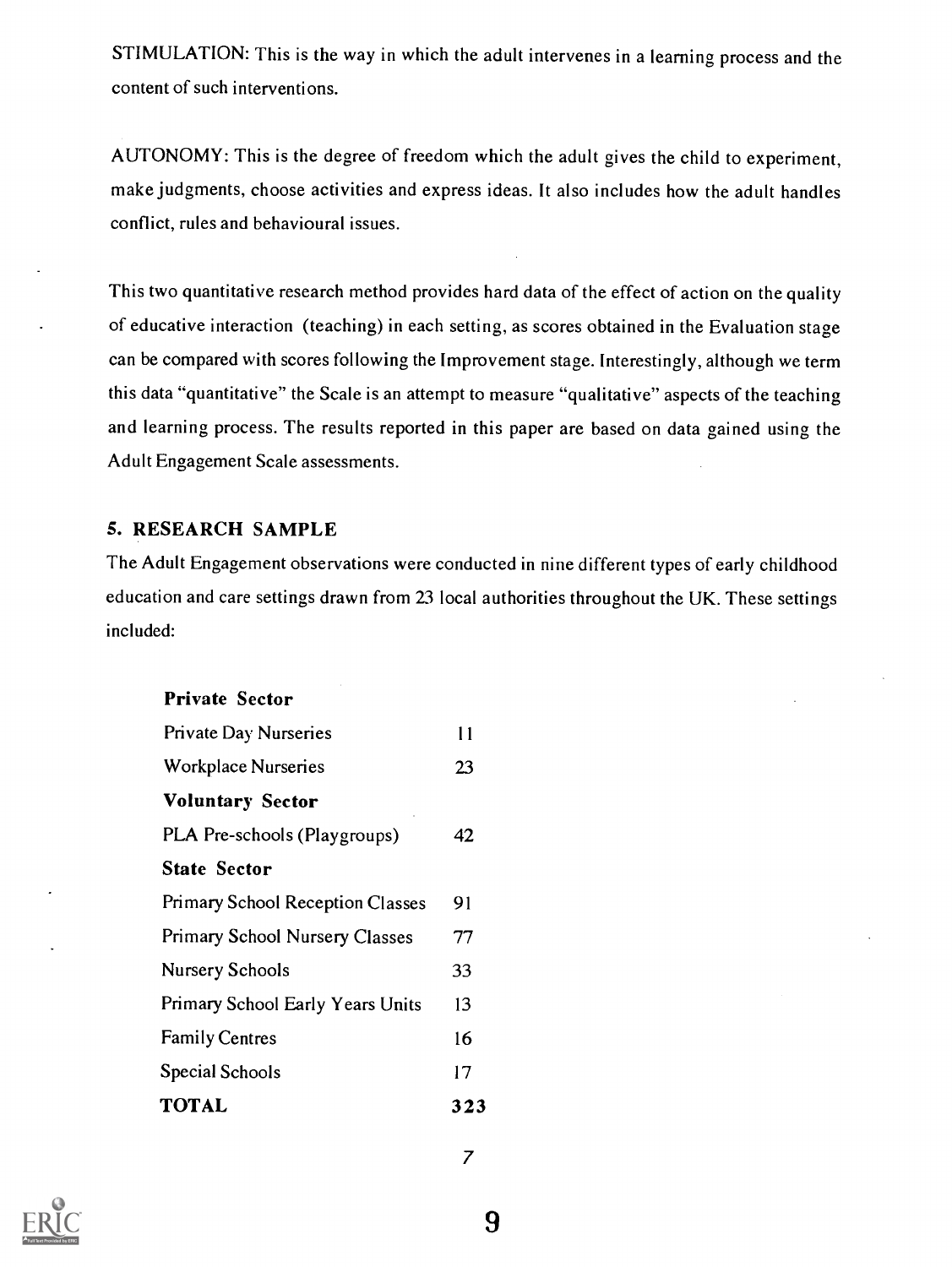These settings were self selecting settings that had opted into the EEL Project and the staff had all been trained in the EEL evaluation methodologies, including the Adult Engagement Scale. Practitioners within the settings conducted the observations in two rounds, one before the EEL improvement process (15,170 observations) and one after (11,340 observations). These observations were validated internally by the study paractitioners, and then externally by an EEL External Adviser. In addition, a sample of settings (approx 10%) were visited by EEL researchers to carry out a validity check on the reported data.

The settings included in the sample covered the private, voluntary and state funded sectors. It should be noted that our analysis of the EEL contextual data gathered at the same time as these observations reveals the State Sector settings generally have a higher level of qualified staff working within them, including trained graduate teachers. The level of resourcing, facilities and equipment available is also generally better in the State Sector, and very variable within the Voluntary Sector settings. The Adult:Child ratios were also variable across Sectors, with the Private and Voluntary Sectors generally having lower ratios than the State Sector, except in Special Schools.

## 6. RESULTS OF ADULT ENGAGEMENT ASSESSMENTS

The Adult Engagement data are presented in four parts:

- 1. Means between Three Engagement Domains
- 2. Sensitivity Levels
- 3. Stimulation Levels
- 4. Autonomy Levels

#### 6.1 Means Between Three Engagement Domains

The adult observational data recorded the levels of Sensitivity, Stimulation and Autonomy displayed by practitioners in their educative interactions with children. A score from 1 to 5 was recorded for each of the three domains in each observation in all settings. When we compare the results from the three domains, taking all settings scores as a whole, we can see a clear hierarchical pattern. Settings in all cases consistently displayed the highest levels in relation to Sensitivity and the lowest levels in relation to Autonomy. This pattern confirms the

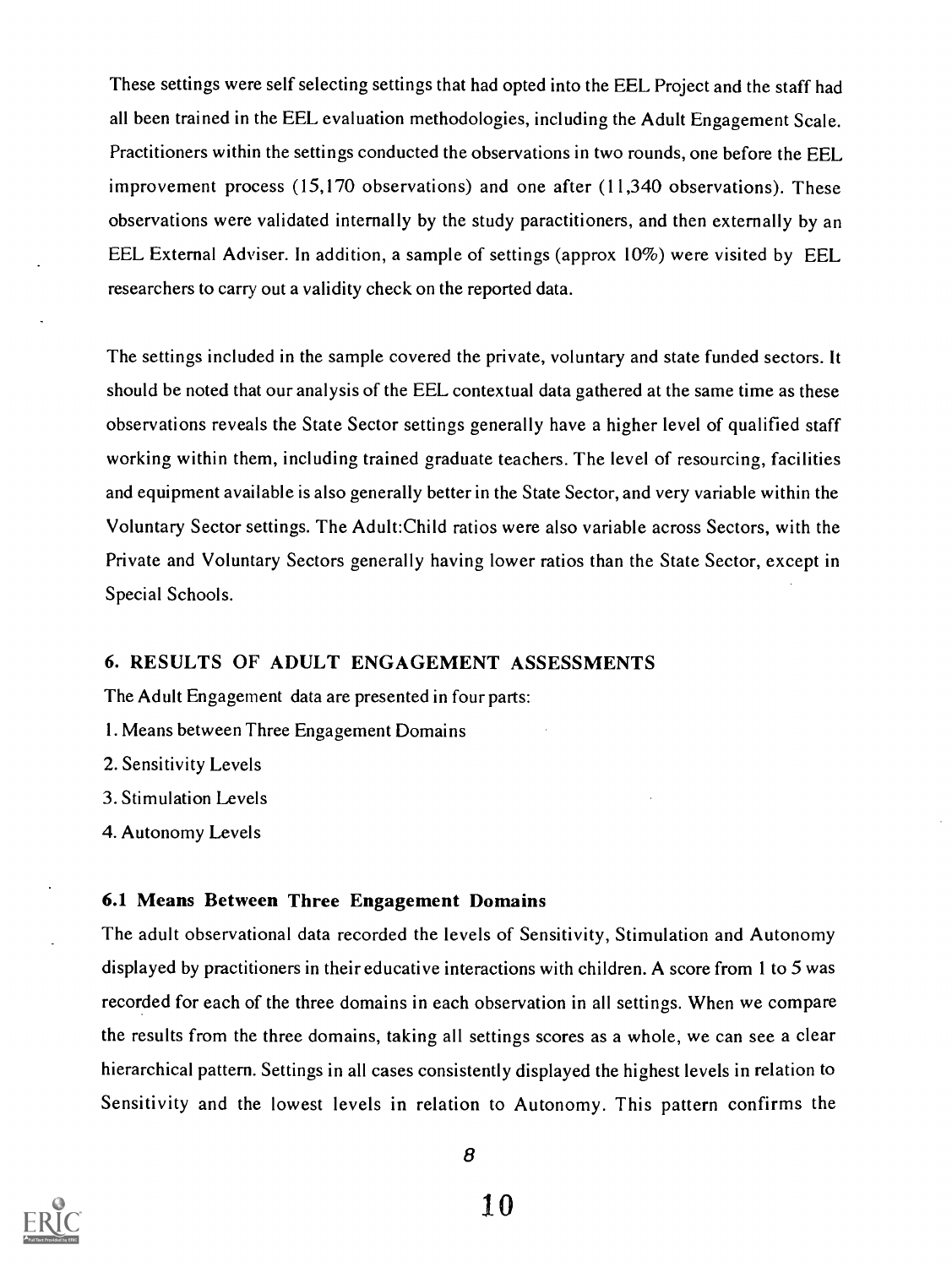hierarchical, developmental pattern of adult interactive skills identified by Bertram (1996) within the UK educational and care provision.

## Table 1 Engagement Means

| <b>Engagement Domain</b><br>Sensitivity | <b>Round One</b><br>4.37 | Round Two<br>4.51 |
|-----------------------------------------|--------------------------|-------------------|
| Stimulation                             | 3.54                     | 3.79              |
| Autonomy                                | 2.78                     | 3.12              |

These data demonstrate that:

\* Sensitivity to children is a basic precondition for educative interactionsto take place;

\* Stimulation occurs once a level of Sensitivity and responsiveness between adults and children has been established;

\* Autonomy is the most challenging aspect of effective educative interactions, and might be viewed as a higher order educative skill.

## 6.2 Sensitivity Levels

## Table 2 Sensitivity Data

| Type of Setting          | <b>Round One</b> | <b>Round Two</b> |
|--------------------------|------------------|------------------|
| Private Day Nursery      | 4.33             | 4.6              |
| <b>Workplace Nursery</b> | 4.19             | 4.38             |
| PLA Pre-school           | 4.03             | 4.37             |
| <b>Reception Class</b>   | 4.39             | 4.42             |
| <b>Nursery Class</b>     | 4.42             | 4.52             |
| <b>Nursery School</b>    | 4.54             | 4.65             |
| Early Years Unit         | 4.42             | 4.48             |
| <b>Family Centre</b>     | 4.27             | 4.36             |
| Special School           | 4.71             | 4.81             |

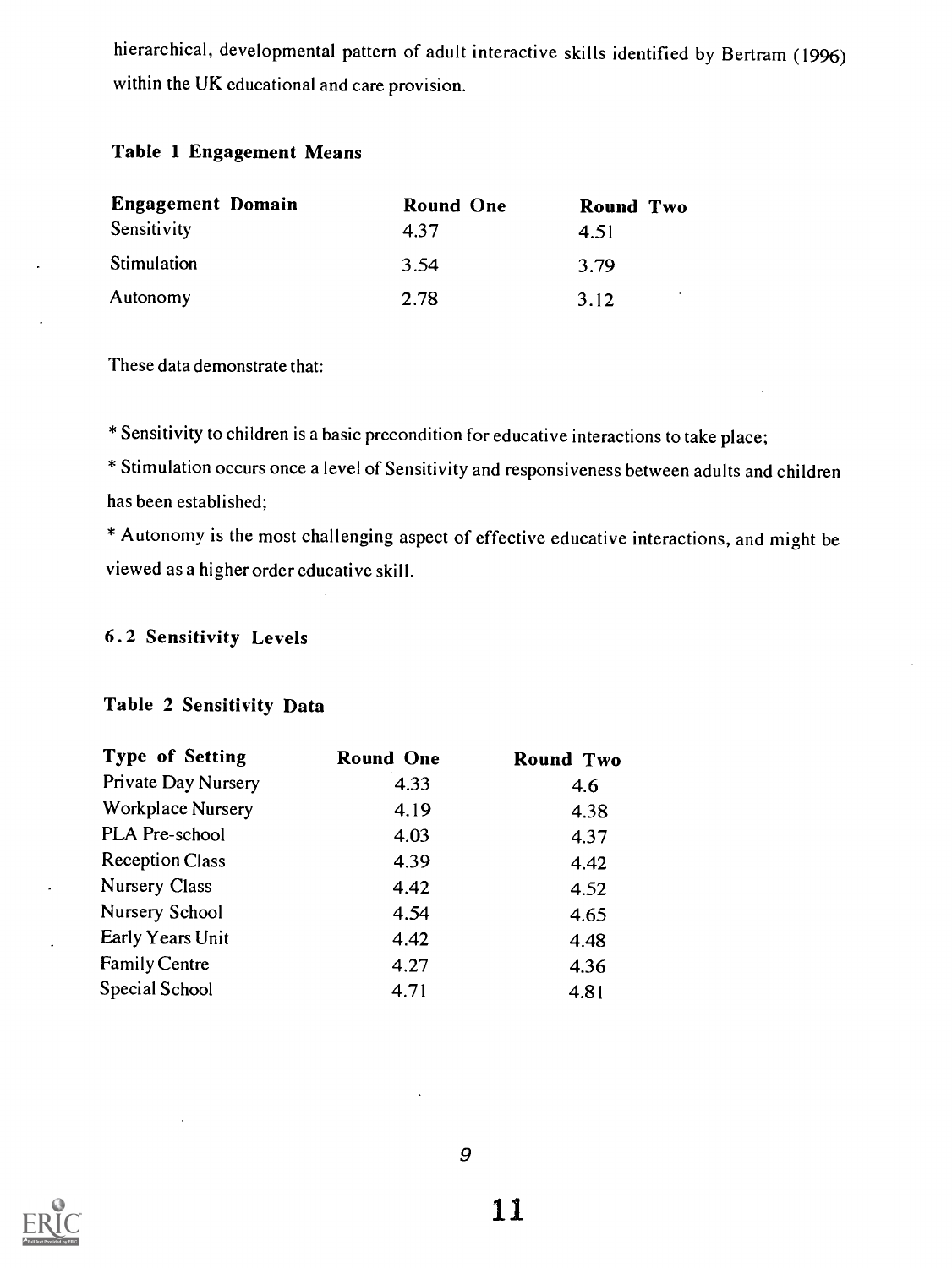



Data shown in Table I and Figure 1 reveal that the mean level of Sensitivity for the settings as a whole is 4.37 in the first round and 4.51 in the second round. These reveal a high level of Sensitivity displayed in adult educative interactions in all study settings. They also show that all settings increased their Sensitivity level following the implementation of the EEL improvement process.

When we compare Sensitivity levels between different types of setting we can see that the Special Schools demonstrate the highest levels (4.71/4.81), followed by the Nursery Schools (4.54/4.65). The lowest levels of Sensitivity are found in PLA Pre-schools (4.03/4.37), followed by Workplace Nurseries (4.19/4.38).

When we compare Sensitivity mean scores for different sectors we see that the State Sector

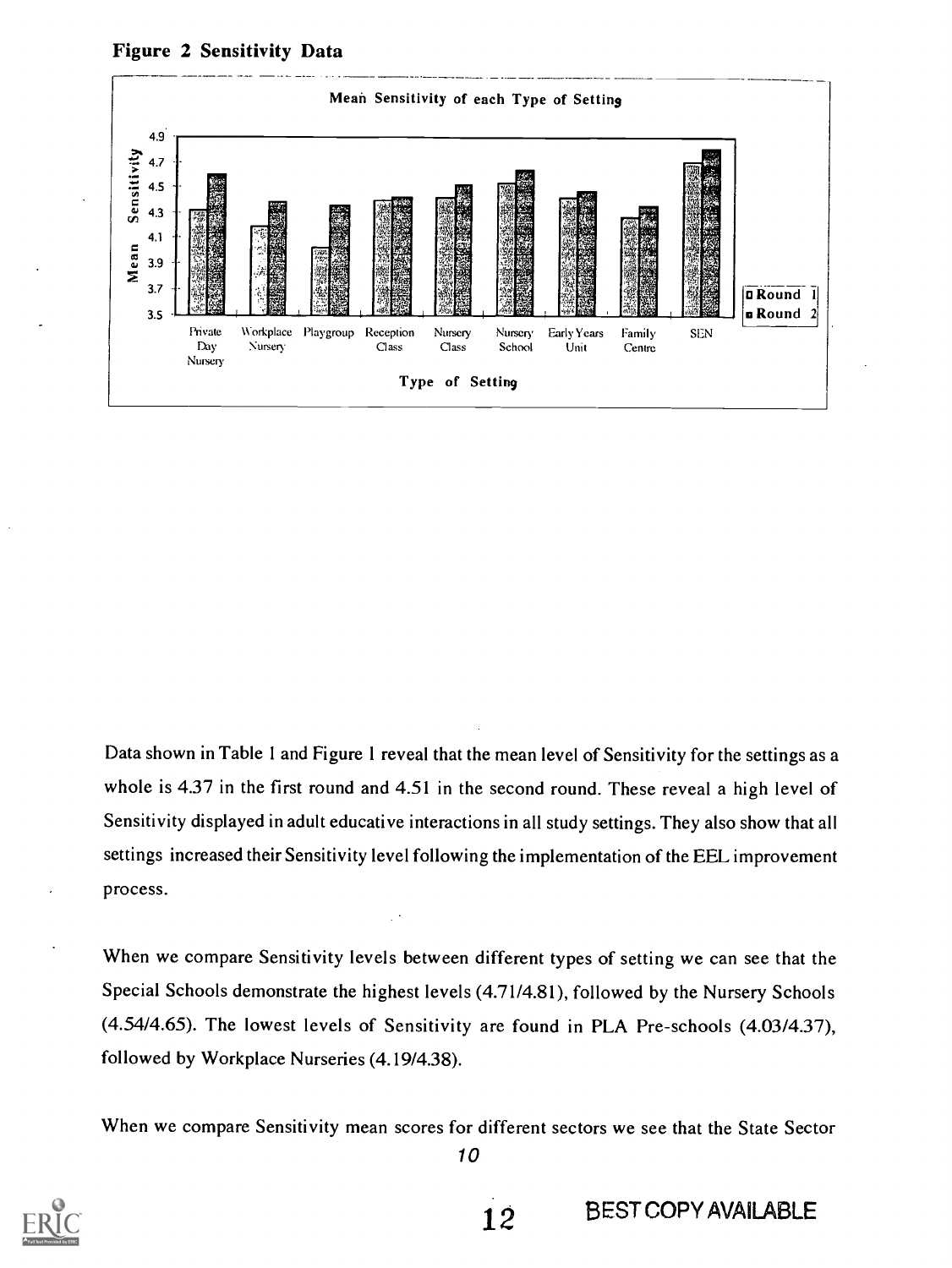demonstrates the highest levels (4.46/4.54) and the Voluntary Sector has the lowest levels (4.03/4.37)

These data demonstrate that:

\* practitioners in all settings demonstrate high levels of Sensitivity in their educative interactions with children;

\* that the EEL evaluation and improvement process increased the Sensitivity Levels of practitioners;

\* Sensitivity levels are highest in the State Sector and lowest in the Voluntary Sector;

\* Sensitivity Levels are highest in Special Schools and Nursery Schools, and lowest in PLA Pre-schools.

## 6 .3 Stimulation Levels

## Table 3: Stimulation Data

| <b>Type Of Setting</b> | <b>Round One</b> | <b>Round Two</b> |
|------------------------|------------------|------------------|
| Private Day Nursery    | 3.46             | 3.91             |
| Workplace Nursery      | 3.41             | 3.54             |
| PLA Pre-school         | 3.27             | 3.70             |
| <b>Reception Class</b> | 3.61             | 3.72             |
| <b>Nursery Class</b>   | 3.68             | 3.76             |
| <b>Nursery School</b>  | 3.71             | 3.92             |
| Early Years Unit       | 3.37             | 3.76             |
| <b>Family Centre</b>   | 3.47             | 3.66             |
| Special School         | 3.88             | 4.14             |

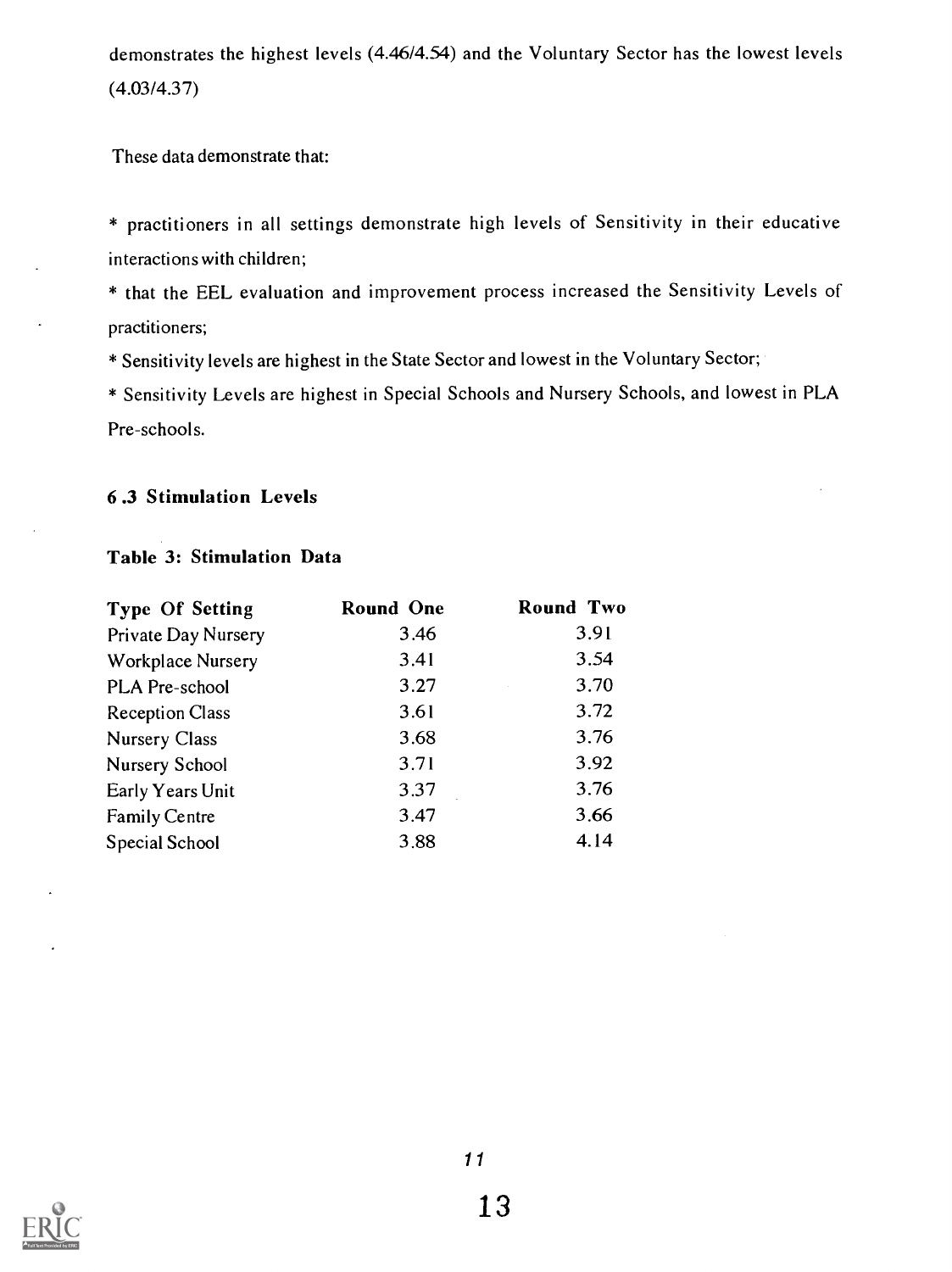



Data shown in Table 2 and Figure 2 reveal that the mean level of Stimulation for the settings as a whole is 3.54 in the first round and 3.79 in the second round. These data reveal overall a fairly good level of Stimulation displayed in adult educative interactions in most study settings, although the levels are significantly variable between settings. They also show that all settings increased their Stimulation level following the implementation of the EEL improvement process.

When we compare Stimulation levels between different types of setting we can see that the



12

14 BEST COPY AVAILABLE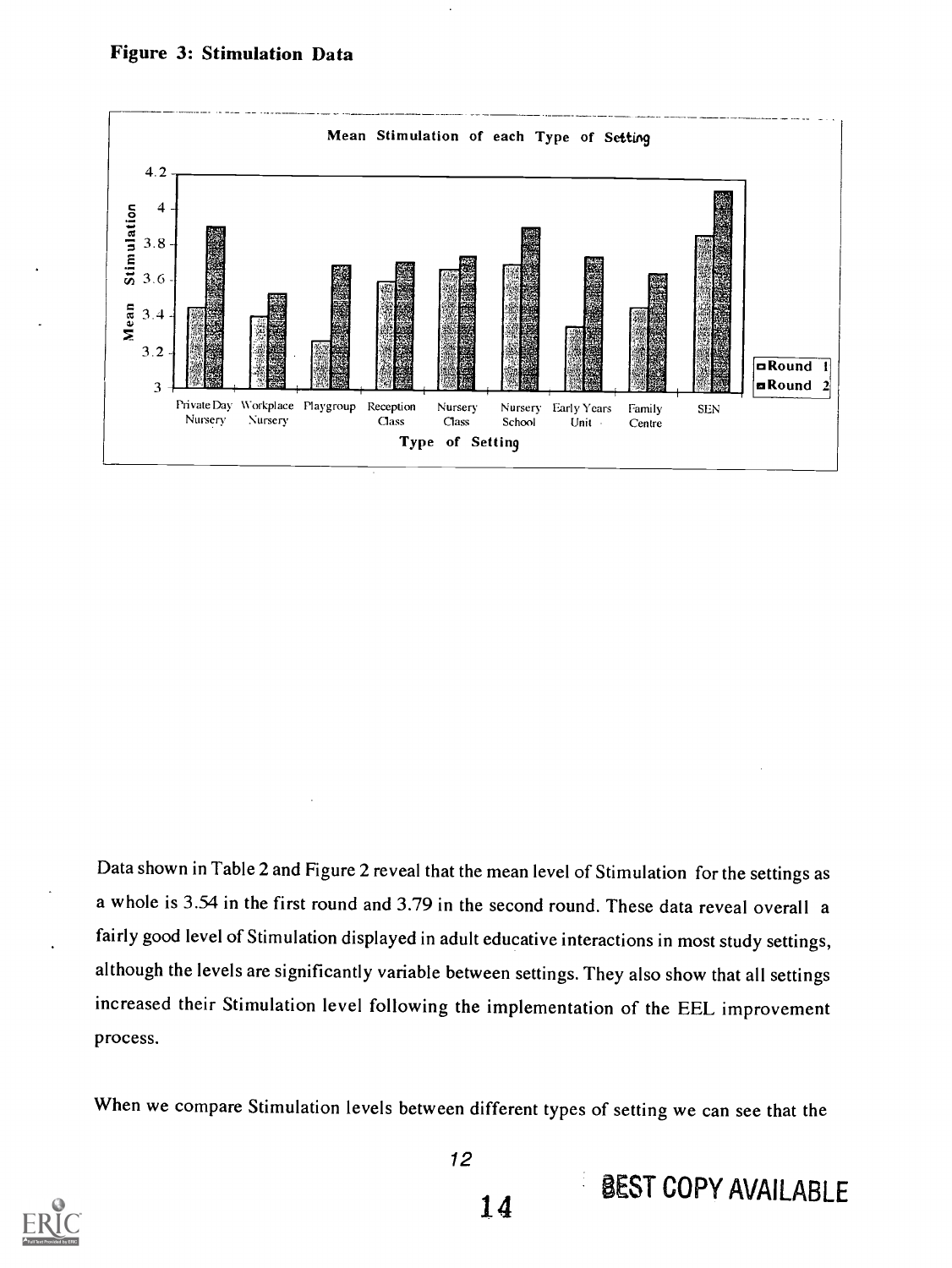Special Schools demonstrate the highest levels of Stimulation (3.88/4.14), followed by the Nursery Schools (3.71/3.92). The lowest levels of Stimulation are found in PLA Pre-schools in the first round of observations (3.27/3.70), followed by the Workplace Nurseries (3.41), but by the second round of observations the PLA Pre-schools (3.70) were higher than the Workplace Nurseries (3.54) and the Family Centres (3.66).

When we compare Stimulation mean scores for different sectors we see that the State Sector demonstrates the highest levels (3.62/3.83) and the Voluntary Sector has the lowest levels (3.27/3.70)

These data demonstrate that:

\* that Stimulation levels are variable across different types of setting, with some settings displaying very high levels and others significantly lower;

\* that the EEL evaluation and improvement process increased the Stimulation Levels of practitioners, and had a particular impact in the Voluntary Sector settings;

\* Stimulation levels are highest in the State Sector and lowest in the Voluntary Sector;

\* Stimulation Levels are highest in Special Schools and Nursery Schools, and lowest in Workplace Nurseries, Family Centres and PLA Pre-schools.

## 6.4 Autonomy Levels

## Table 4: Autonomy Data

| <b>Type Of Setting</b>   | <b>Round One</b> | <b>Round Two</b> |
|--------------------------|------------------|------------------|
| Private Day Nursery      | 2.87             | 3.37             |
| <b>Workplace Nursery</b> | 2.64<br>×,       | 2.94             |
| PLA Pre-school           | 2.69             | 3.11             |
| <b>Reception Class</b>   | 2.65             | 2.90             |
| <b>Nursery Class</b>     | 2.90             | 3.22             |
| <b>Nursery School</b>    | 2.96             | 3.21             |
| Early Years Unit         | 2.51             | 3.20             |
| <b>Family Centre</b>     | 2.71             | 3.11             |
| Special School           | 3.05             | 3.08             |

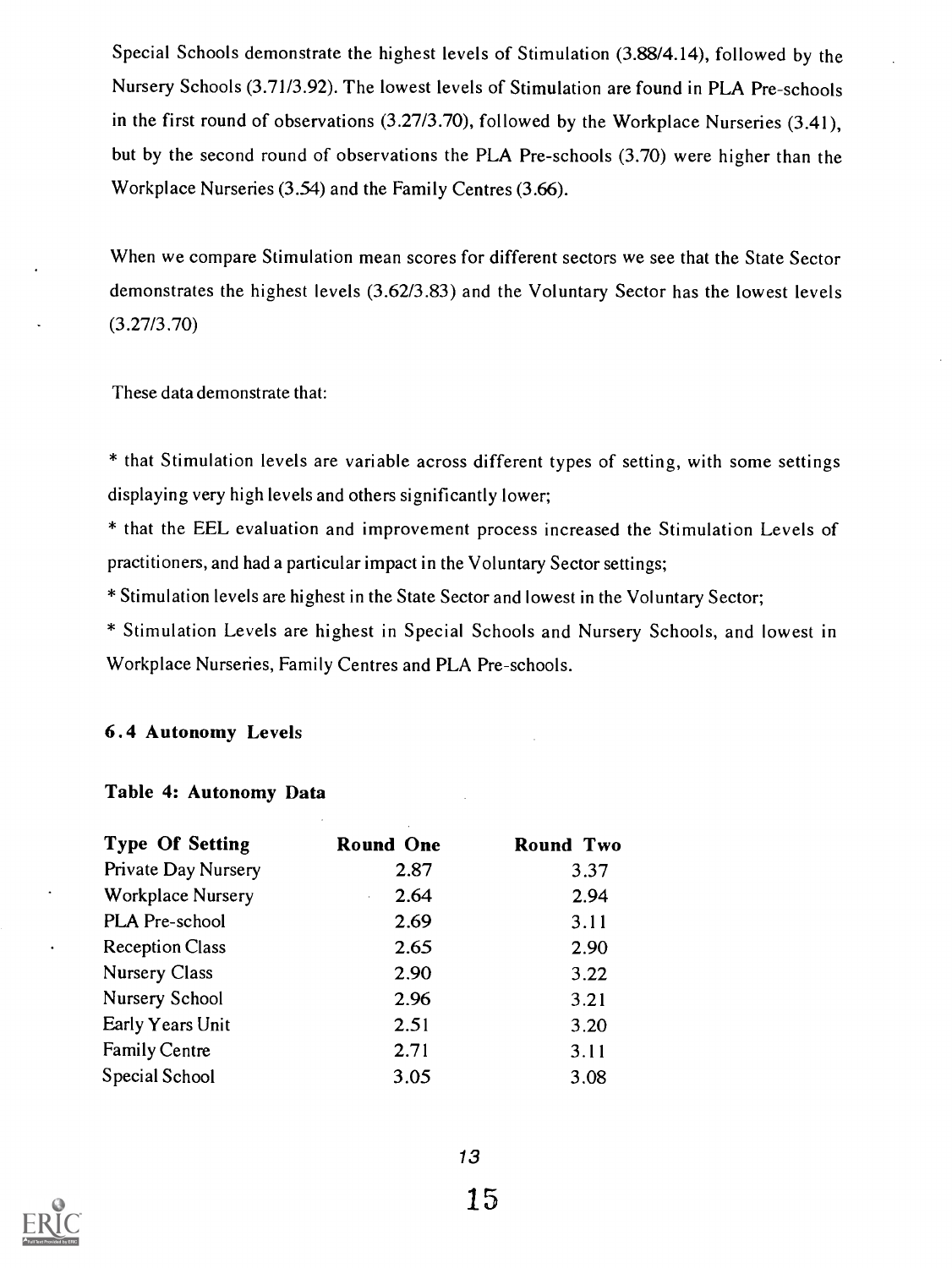

Data shown in Table 4 and Figure 4 reveal that the mean level of Autonomy for the settings as a whole is 2.78 in the first round and 3.12 in the second round. These reveal a relatively low level of Autonomy displayed in adult educative interactions in all study settings. They also show that all settings increased their Autonomy level following the implementation of the EEL improvement process.

When we compare Autonomy levels between different types of setting we can see that in the first round of observations the Special Schools demonstrate the highest levels (3.05), followed

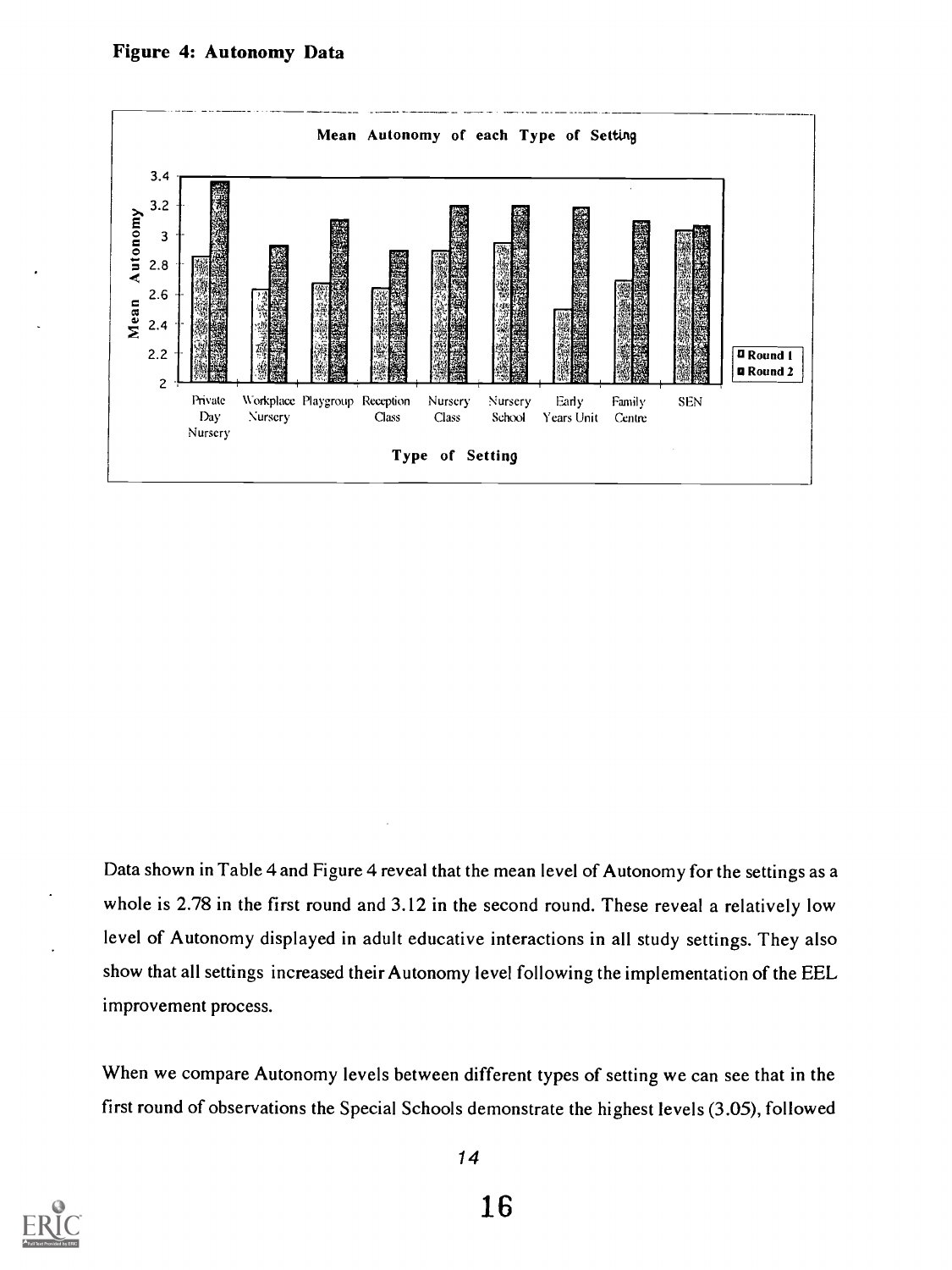by the Nursery Schools (2.96) and the Nursery Classes (2.90). The lowest levels of Autonomy in the first round are found in the Early Years Units (2.51), followed by the Workplace Nurseries (2.64) and the Reception Classes (2.65). Interestingly, in the second round of observations the highest levels of Autonomy are to be found in the Private Day Nurseries (3.37), the Nursery Classes (3.22) and the Nursery Schools (3.21). The lowest levels continue to be found in Reception Classes (2.90) and Workplace Nurseries (2.94).

When we compare Autonomy mean scores for different sectors we see that the State Sector demonstrates the highest levels (2.80) in the first round but the Private Sector had the highest in the second round (3.16). The lowest levels of Autonomy are found in the Voluntary sector in both rounds(2.69/3.11), but the State Sector displayed almost equally low levels in the second round (3.12).

These data demonstrate that:

\* practitioners in all settings demonstrate relatively low levels of Autonomy in their educative interactions with children;

\* that the EEL evaluation and improvement process increased the Autonomy Levels of practitioners;

\* Autonomy Levels are consistently higher in Nursery Schools and Classes and consistently lower in Reception Classes and Workplace Nurseries.

\* Autonomy levels are consistently lower in the Voluntary Sector than the State Sector or the Private Sector.

### 7. DISCUSSION

These results provide an illuminative portrait of the quality of 'adult engagement' in early years settings within the UK. They indicate that the quality of educative interactions is variable within and between sectors of provision. There are a number of key findings which are summarised below:

\* there is a hierarchical relationship between the three domains of Sensitivity, Stimulation and Autonomy in educative interactions in all settings, with Sensitivity being consistently high and



15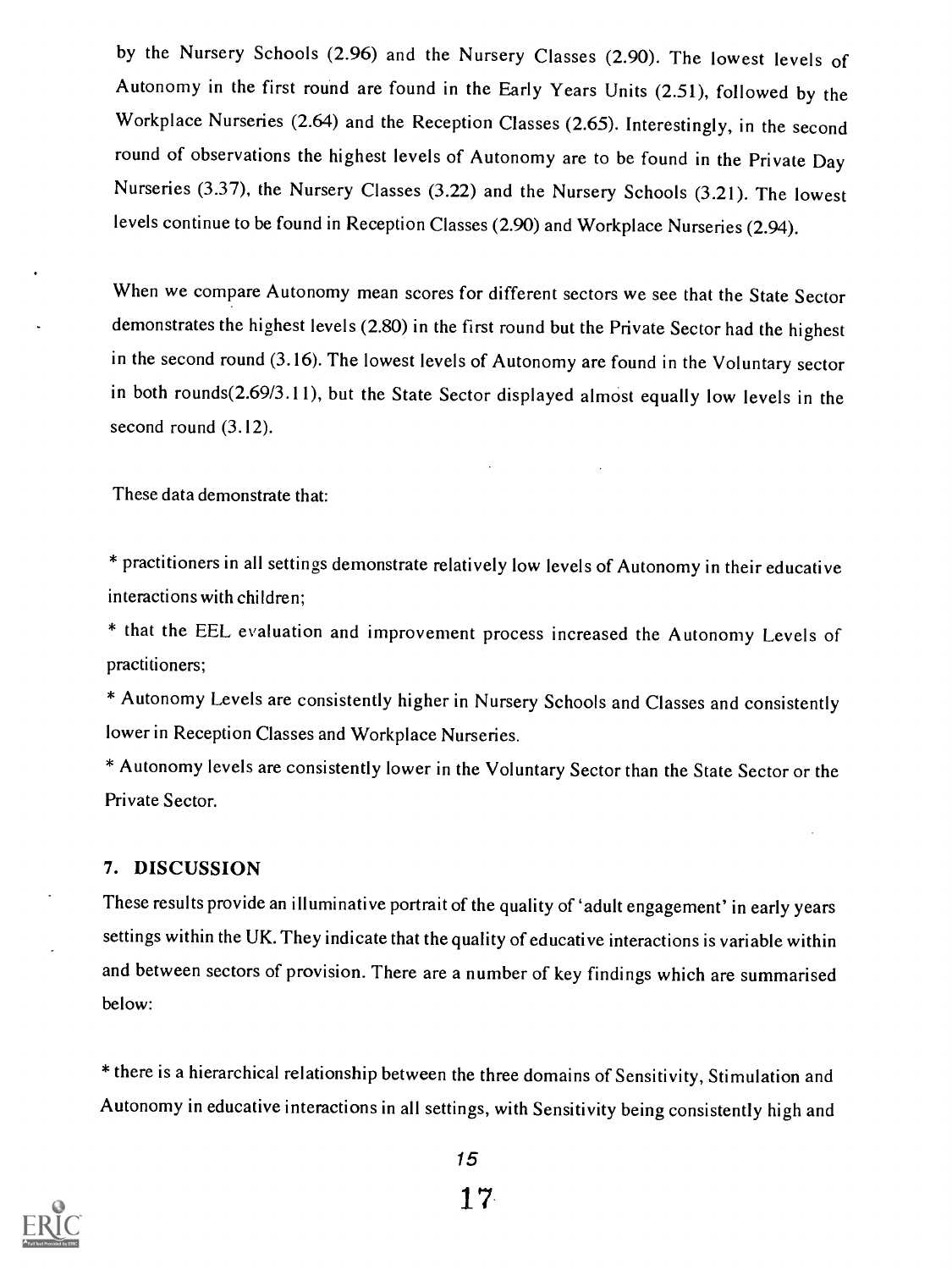\* practitioners in all settings display high Sensitivity in their educative interactions with young children;

\* the levels of Stimulation are generally higher in the State Sector settings, where more highly qualified staff are employed, particularly in those settings where a trained teacher is employed;

\* the levels of Autonomy are low in all Sectors and settings, but are particularly low in PLA Preschools and Primary school Reception Classes.

\* overall, the Voluntary Sector settings score consistently lower on all domains of 'adult engagement', while the State Sector score consistently higher on all domains.

\* All settings respond to training and those settings with less well qualified staff make the greatest progress.

The above results present an interesting portrait of the pattern of adult educative interactions in UK early childhood settings. The key role of training, particularly of teacher training, is indicated in ensuring children are appropriately stimulated in these interactions. The factors inhibiting autonomy in these interactions, particularly within Primary School Reception Classes and PLA Pre-schools will be further explored in the analysis of the EEL contextual data. Assessment of the quality of adult educative interactions in Private, Voluntary and State Sector settings demonstrate that better quality is generally found in State Sector settings.

For more information about the EEL Project contact:

Professor Christine Pascal and Dr Tony Bertram, Centre for Research in Early Childhood, University College Worcester, Henwick Grove, Worcester, WR2 6AJ, UK. Tel/Fax: 00 44 1905 855068 E mail: c.pascal@worc.ac.uk or t.bertram@worc.ac.uk

## BEST COPY AVAILABLE

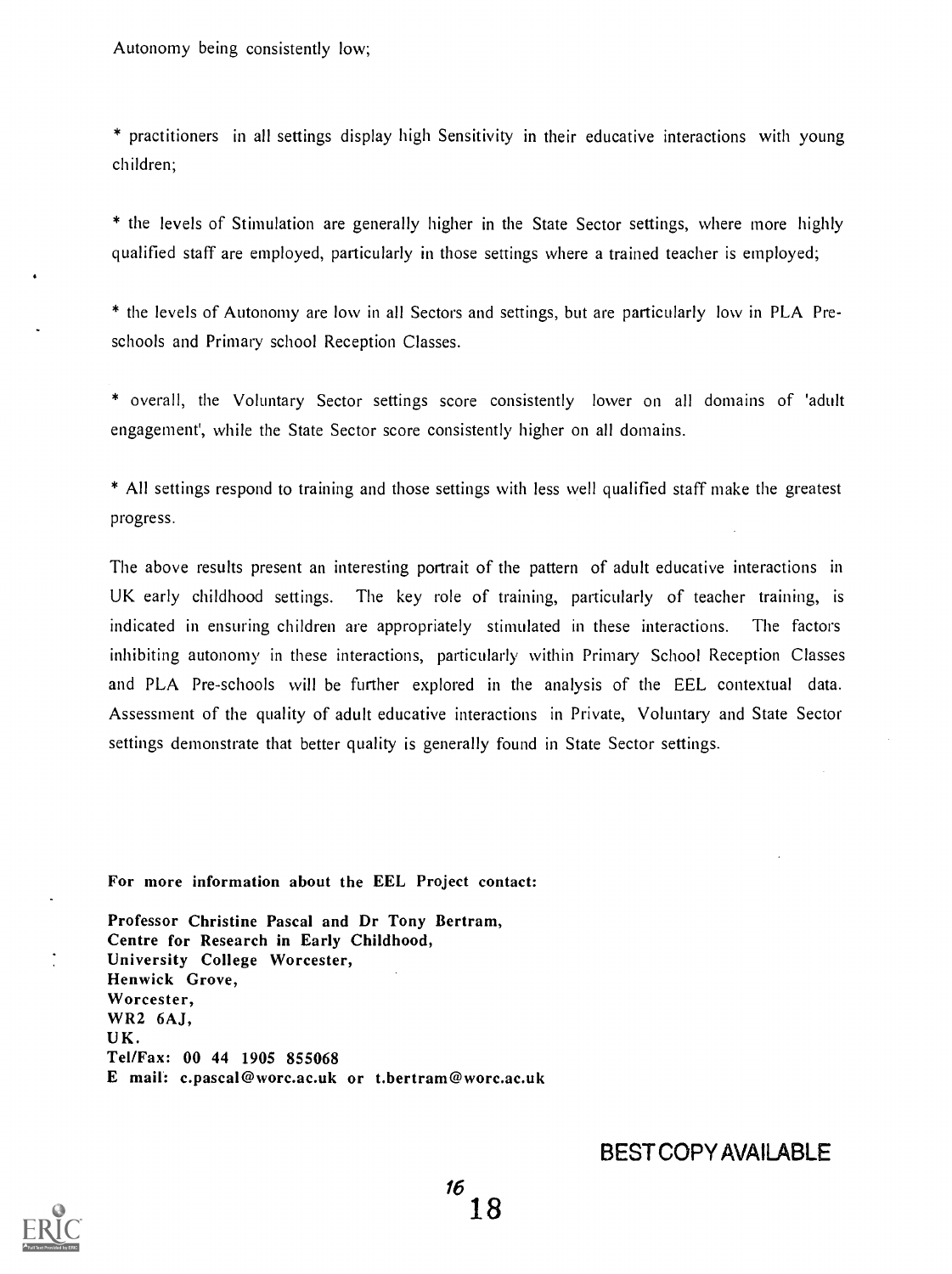#### REFERENCES

Audit Commission (1996) Counting to Five, Audit Commission: London.

Ball, C. (1994) Start Right: The Importance of Early Learning, RSA: London

Bertram A.D. (1996) Effective Educators of Young Children: Developing a Methodology for Improvement, Doctoral Thesis presented September 1996, Coventry University.

Laevers F. (1994) The Leuven Involvement Scale for Young Children LIS-YC, Manual and Video Tape, Experiential Education Series No. 1, Leuven, Belgium: Centre for Experiential Education.

Laevers F. (1996) (ed) An Exploration of the Concept of Involvement as an Indicator for Quality in Early Childhood Education, Dundee: Scottish Consultative Council on the Curriculum.

Office For Standards in Education (OFSTED) (1998) The quality of education in institutions inspected under the nursery education funding arrangements, OFSTED: London.

Pascal, C. and Bertram, A.D. (eds) (1997) Effective Early Learning: Case Studies in Improvement, Hodder and Stoughton: London.

Pascal, C. and Bertram, A.D., Ramsden F., Georgeson J., Saunders M and Mould C. (1998) Evaluating and Developing Quality in Early Childhood Settings : A Professional Development Programme, Worcester: Amber Publications.

Schweinhart, L.J. and Weikart, D.P. (1997) Lasting Differences: The High/Scope Preschool Curriculum Comparison, High/Scope Educational Research Foundation, High/Scope Press: USA.

Sylva, K. and Wiltshire, J. (1993) The impact of early learning on children's later development, European Early Childhood Education Research Journal, Vol. 1, No. 1, pp17-41.

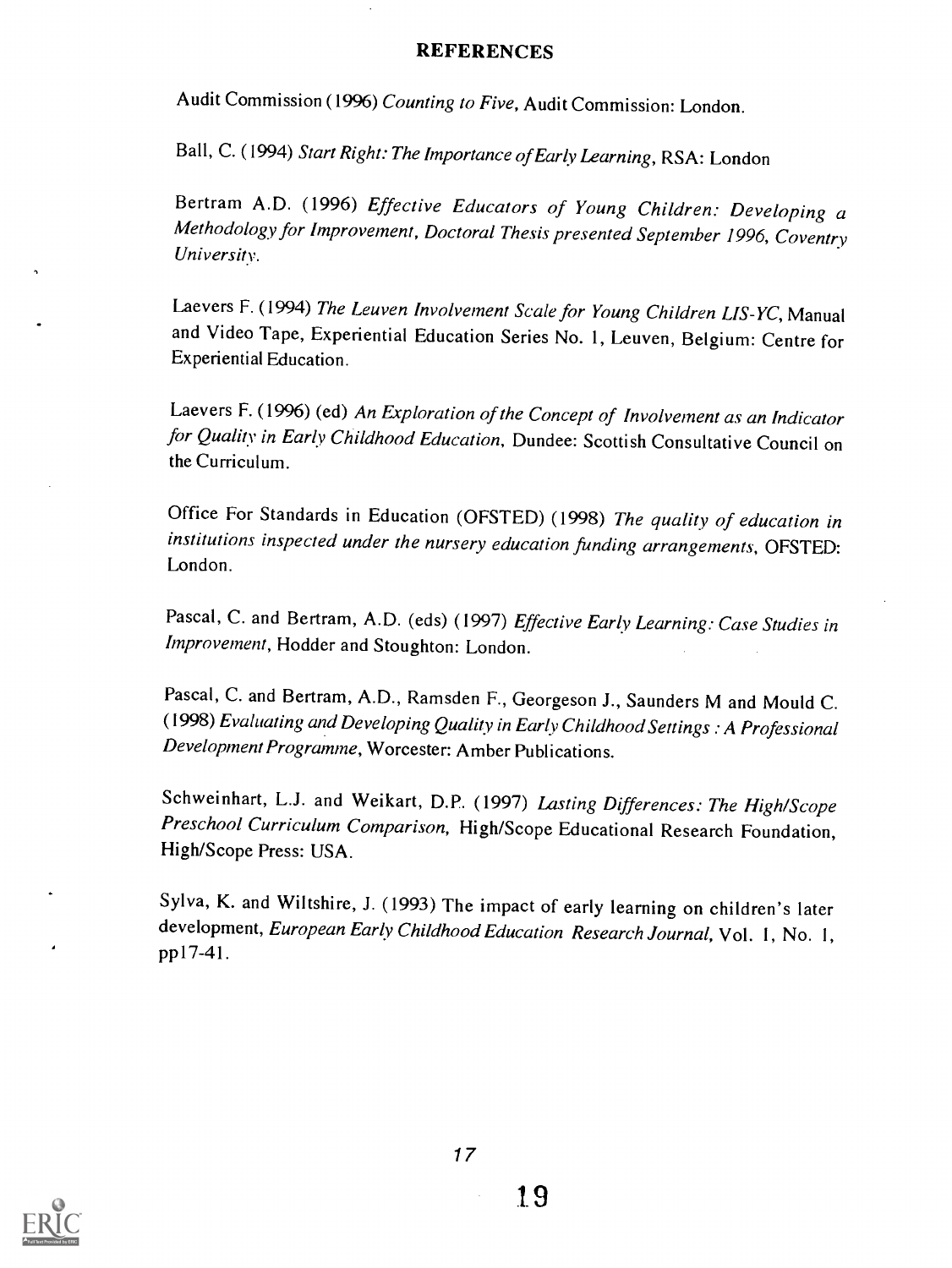|                             | and the state of the state of<br><b>U.S. Department of Education</b><br>Office of Educational Research and Improvement (OERI)<br><b>National Library of Education (NLE)</b><br><b>Educational Resources Information Center (ERIC)</b> | ERIC                                                                      |
|-----------------------------|---------------------------------------------------------------------------------------------------------------------------------------------------------------------------------------------------------------------------------------|---------------------------------------------------------------------------|
|                             | <b>REPRODUCTION RELEASE</b>                                                                                                                                                                                                           |                                                                           |
|                             | (Specific Document)                                                                                                                                                                                                                   |                                                                           |
| I. DOCUMENT IDENTIFICATION: |                                                                                                                                                                                                                                       |                                                                           |
| Title: Effecture            | Leovning                                                                                                                                                                                                                              |                                                                           |
|                             | engagement in early childhood selling                                                                                                                                                                                                 |                                                                           |
| Author(s):<br>এমে           | asca<br>Chinoture                                                                                                                                                                                                                     |                                                                           |
| Corporate Source:<br>Centr  | Rescovation carry<br>University called workshot<br>UEW2697                                                                                                                                                                            | <b>Publication Date:</b><br>$\mathsf{q}\mathsf{q}\mathsf{q}$<br>September |
| II. REPRODUCTION RELEASE:   |                                                                                                                                                                                                                                       |                                                                           |

In order to disseminate as widely as possible timely and significant materials of interest to the educational community, documents announced in the monthly abstract journal of the ERIC system, Resources in Education (RIE), are usually made available to users in microfiche, reproduced paper copy, and electronic media, and sold through the ERIC Document Reproduction Service (EDRS). Credit is given to the source of each document, and, if reproduction release is granted, one of the following notices is affixed to the document.

If permission is granted to reproduce and disseminate the identified document, please CHECK ONE of the following three options and sign at the bottom of the page.